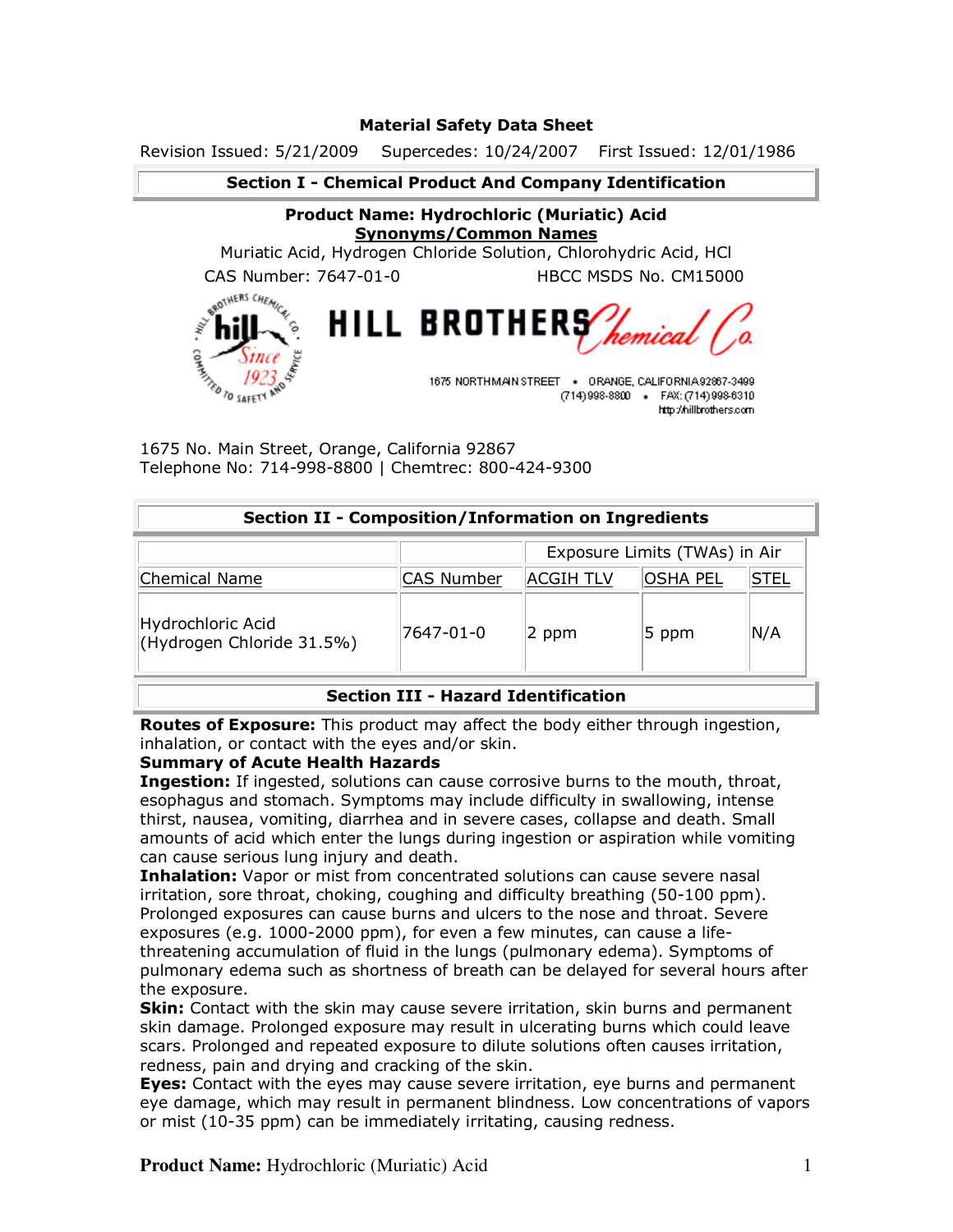**Summary of Acute Health Hazards:** This solution is corrosive, and can burn and damage eyes, skin, mucous membranes, and any other exposed tissue. If inhaled, irritation of the respiratory system may occur, with coughing, and breathing difficulty. Though unlikely to occur during occupational use, ingestion of large quantities may be fatal.

**Summary of Chronic Health Hazards:** Prolonged and repeated exposure to dilute solutions often causes irritation, redness, pain and drying and cracking of the skin. Repeated exposure to low concentrations of mist can cause brownish discoloration and damage to tooth enamel. Dental erosion becomes more severe with increased exposure. Repeated exposure to low concentrations can cause nose and gum bleeding. Chronic bronchitis and stomach pain (gastritis) have also been reported. **Effects of Overexposure:** The most significant routes of occupational overexposure are inhalation and contact with skin and eyes.

**Medical Conditions Generally Aggravated by Exposure:** Hydrogen chloride (Hydrochloric Acid) is a respiratory irritant. Persons with impaired pulmonary function may be at increased risk from exposure. Periodic surveillance is indicated. **Note to Physicians:** This product may cause severe pneumonitis if aspirated. If ingestion has occurred less than 2 hours earlier, carry out careful gastric lavage; use endotracheal cuff if available, to prevent aspiration. Observe patient for respiratory difficulty from aspiration pneumonitis. Give artificial resuscitation and appropriate chemotherapy if respiration is depressed. Following exposure the patient should be kept under medical review for at least 48 hours as delayed pneumonitis may occur. DO NOT attempt to neutralize the acid with weak bases since the reaction will produce heat that may extend the corrosive injury.

#### **Section IV - First Aid Measures**

**Ingestion:** If this product is swallowed, CALL PHYSICIAN OR POISON CONTROL CENTER FOR MOST CURRENT INFORMATION. If professional advice is not available, do not induce vomiting. Victim should rinse mouth with large amounts of water. Victim should drink large amounts of water to dilute the ingested material. If spontaneous vomiting occurs, have victim lean forward with head down to avoid breathing in of vomitus, rinse mouth and administer more water. Never induce vomiting or give water to someone who is unconscious having convulsions, or who cannot swallow. GET IMMEDIATE MEDICAL ATTENTION.

**Inhalation:** If vapors, mists, or sprays of this product are inhaled, remove victim to fresh air. Give artificial respiration ONLY if breathing has stopped. Do not use mouthto-mouth method if victim ingested or inhaled the substance: induce artificial respiration with the aid of a pocket mask equipped with a one-way valve or other proper respiratory medical device. Give Cardiopulmonary Resuscitation (CPR) if there is no pulse AND no breathing. Obtain medical attention IMMEDIATELY. Symptoms may appear up to 48 hours after exposure.

**Skin:** Immediately flush contaminated skin with water for at least 15 minutes and wash with soap and water. If large areas of the body are contaminated or if clothing is penetrated, immediately use safety shower preferably removing clothing while under the shower. Flush exposed areas with large amounts of water for at least 30 minutes. Keep affected area cool. GET PROMPT MEDICAL ATTENTION. Wash clothing before reuse. Destroy contaminated shoes.

**Eyes:** Immediately flush eyes with a directed stream of water for at least 15 minutes. Forcibly hold eyelids apart to ensure complete irrigation of all eye and lid tissue. Do not use chemical antidotes. Speed is essential. GET IMMEDIATE MEDICAL ATTENTION.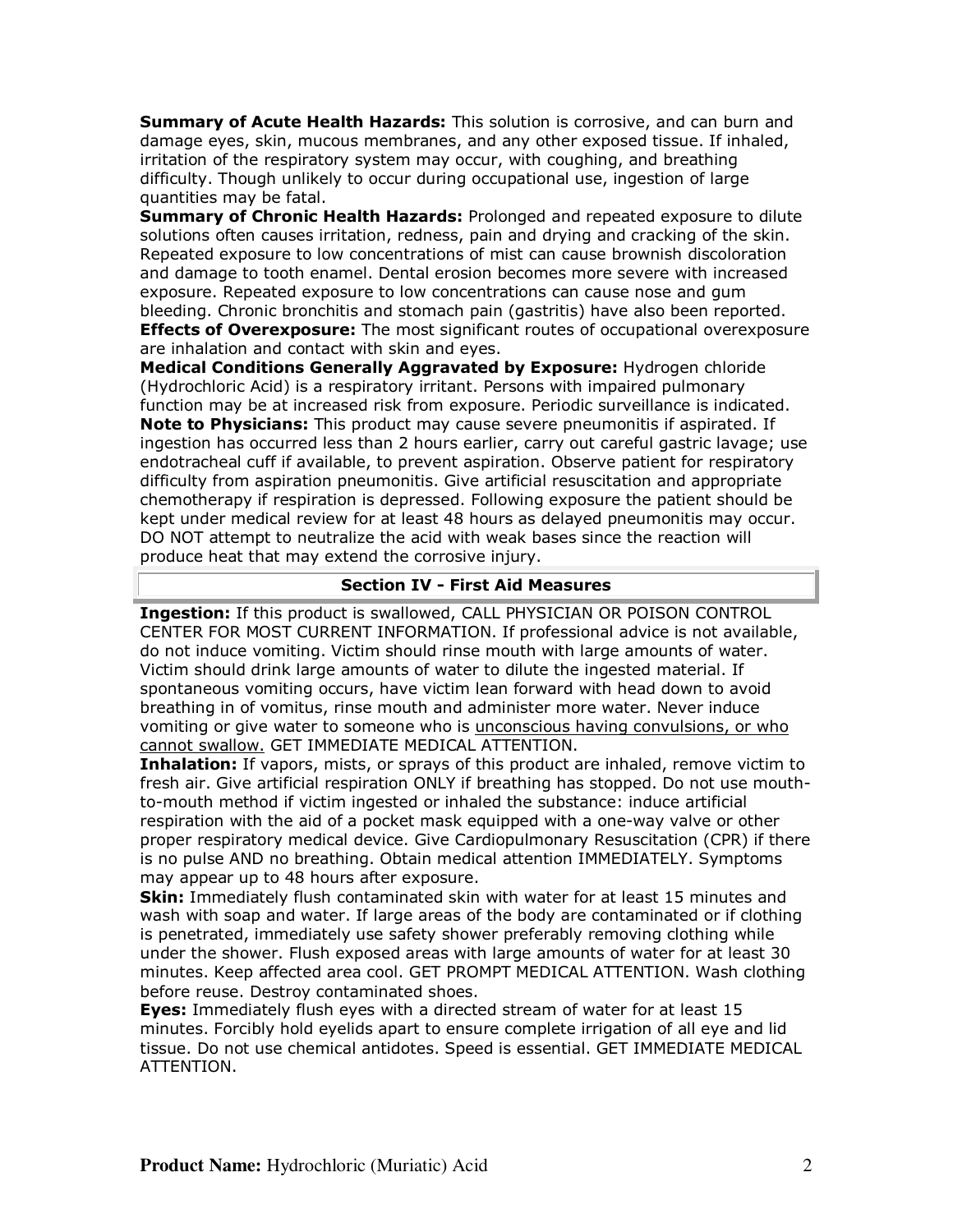# **Section V - Fire Fighting Measures**

# **Flash Point:** N/A **Autoignition Temperature:** N/A **Lower Explosive Limit:** N/A **Upper Explosive Limit:** N/A

**Unusual Fire and Explosion Hazards:** This product is corrosive, and presents a significant inhalation and contact hazard to fire-fighters. This product will not decompose at temperatures below 1500ºC (2730ºF). Thermal oxidative decomposition produces toxic chlorine fumes and explosive hydrogen gas. Reacts with active metals (potassium, sodium, calcium, powdered aluminum, zinc, magnesium) to produce flammable hydrogen gas which can form explosive mixtures. May also form hydrogen chloride, and acid vapors. Explosive concentrations of hydrogen may accumulate inside metal equipment.

**Extinguishing Media:** Use water spray, fog, alcohol-resistant foam, dry chemicals, CO2, or other agents as appropriate for surrounding fire. Neutralize with soda ash or slaked lime. Do NOT use straight streams of water. Most foams will react with the material and release corrosive/toxic gases. Do not use carbon dioxide if cyanides are involved in a fire. Water fog is effective for controlling vapors. Controlled water addition is an effective method to reduce vapor pressure and control vapor emissions.

**Special Firefighting Procedures:** Use self-contained breathing apparatus and full protective equipment. If possible, prevent run-off water from entering storm drains, bodies of water, or other environmentally sensitive areas.

# **Section VI - Accidental Release Measures**

Spill and Leak Response: uncontrolled releases should be responded to by trained personnel using pre-planned procedures. Proper protective equipment should be used. In case of a spill, clear the affected area, protect people and respond with trained personnel. The proper personal protective equipment for incidental releases (e.g.-1 L of the product released in a well-ventilated area) use impermeable gloves, specific for the material handled, goggles, face shield, respirator and appropriate body protection.

In the event of a large release, don proper protective equipment, use impermeable gloves, specific for the material handled, chemically resistant suit and boots, and hard hat. Self-Contained Breathing Apparatus or respirator may be required where engineering controls are not adequate or conditions for potential exposure exist. When respirators are required, Select NIOSH/MSHA approved based on actual or potential airborne concentrations in accordance with latest OSHA and/or ANSI recommendations.

Deny access to the area. Determine isolation distance. Stop leak at source, dike area, pick up with pump as much material as possible, prevent material from entering waterway, prevent contact with other chemicals. Absorb spilled liquid with polypads or other suitable absorbent materials. Neutralize residue with lime or soda ash or other acid-neutralizing agent. Decontaminate the area thoroughly. Test area with litmus paper to confirm neutralization. Place all spill residues in a suitable container. Dispose of in accordance with Federal, State and local hazardous waste disposal regulations (see Section XIII)

# **Section VII - Handling and Storage**

All employees who handle this material should be trained to handle it safely. Avoid breathing mists or sprays generated by this product. Use in a well-ventilated location.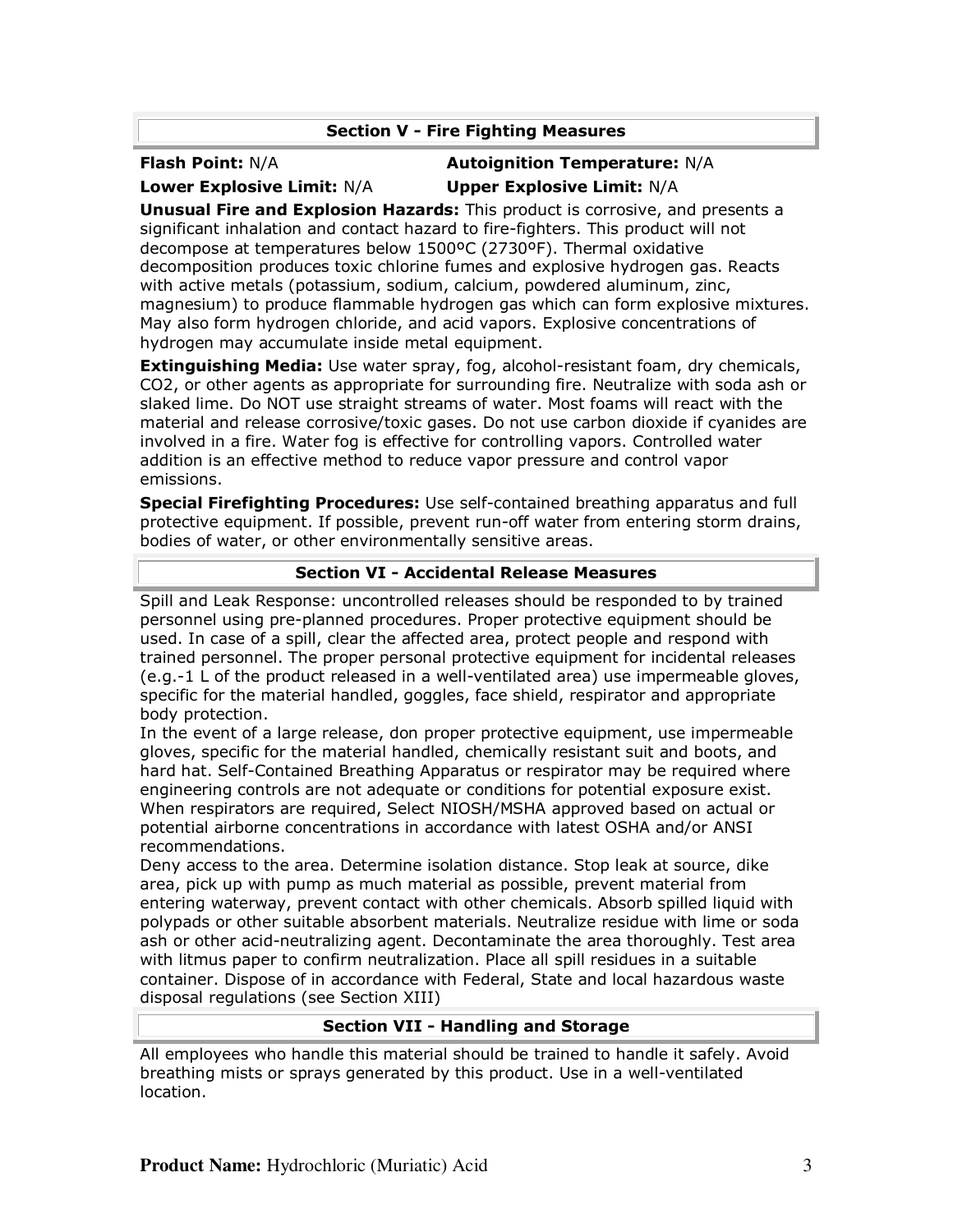**For Non-Bulk Containers** - Open containers slowly, on a stable surface. Containers of this product must be properly labeled. Only store in acid-resistant containers. Store containers in a cool, dry location, away from direct sunlight, sources of intense heat, or where freezing is possible. Material should be stored in secondary containers, or in a diked area, as appropriate. Store containers away from incompatible chemicals. Keep container tightly closed when not in use. Wash thoroughly after using this material. Storage areas should be made of fire-resistant materials. If appropriate, post warning signs in storage and use areas. Inspect all incoming containers before storage containers are properly labeled and not damaged.

Empty containers may contain residual liquid. Therefore, empty containers should be handled with care.

**Bulk Containers** – All tanks and pipelines which contain this material must be labeled. All equipment must be designed for use with this product. Perform routine maintenance on tanks or pipelines which contain this product. Report all leaks immediately to the proper personnel.

**Tank Car Shipments** – Tank cars carrying this product should be loaded and unloaded in strict accordance with tank-car manufacturer's recommendation and all established on-site safety procedures. Appropriate personal protective must be used (see Section VIII). All loading and unloading equipment must be inspected prior to each use. Loading and unloading operations must be attended, at all times. Tank cars must be level, brakes must be set or wheels must be locked or blocked prior to loading and unloading. Tank car (for loading) or storage tank (for unloading) must be verified to be correct for receiving this product and properly prepared, prior to starting the transfer operations. All equipment must be designed for use with this product. Hoses must be verified to be clean and free of incompatible chemicals, prior to connection to the tank car or vessel. Valves and hoses must be verified to be in the correct positions, before starting transfer operations. A sample (if required) must be taken and verified (if required) prior to starting transfer operations. All lines must be blown-down and purged before disconnecting them from the tank car or vessel. **Protective Practices During Maintenance of Contaminated Equipment** – Follow practices indicated in Section VI. Make certain application equipment is locked and tagged-out safely. Always use this product in areas where adequate ventilation is provided. Decontaminate equipment before maintenance begins by a triple-rinse with water followed, if necessary, by using acid neutralizing agent and an additional rinse. Collect all rinsates and dispose of according to applicable Federal, State, or local regulations.

## **Section VIII - Exposure Controls/Personal Protection**

**Respiratory Protection:** Use approved organic vapor acid-gas respirator for areas where airborne exposure is excessive. For a higher level of protection use positive pressure supplied air respiration protection or self-contained breathing apparatus or if oxygen levels are below 19.5% or are unknown.

**Ventilation:** Provide good general room ventilation to minimize exposure. Use local exhaust and corrosion-resistant ventilation at points of vapor emission. System should be discharged into absorption media.

**Protective Clothing:** Wear protective gloves such as rubber or neoprene to minimize skin contact. Use of rubberized coveralls and rubber shoes are suggested. Wash thoroughly after use. In case of emergency, or where there is a possibility of considerable exposure, wear complete acid suit with hood and forced air or self contained breathing apparatus.

**Eye Protection:** Wear safety glasses with side shields or chemical goggles. Person subject to hydrochloric acid exposure should not wear contact lenses. Face shields are recommended when the operation can generate splashes, sprays or mists.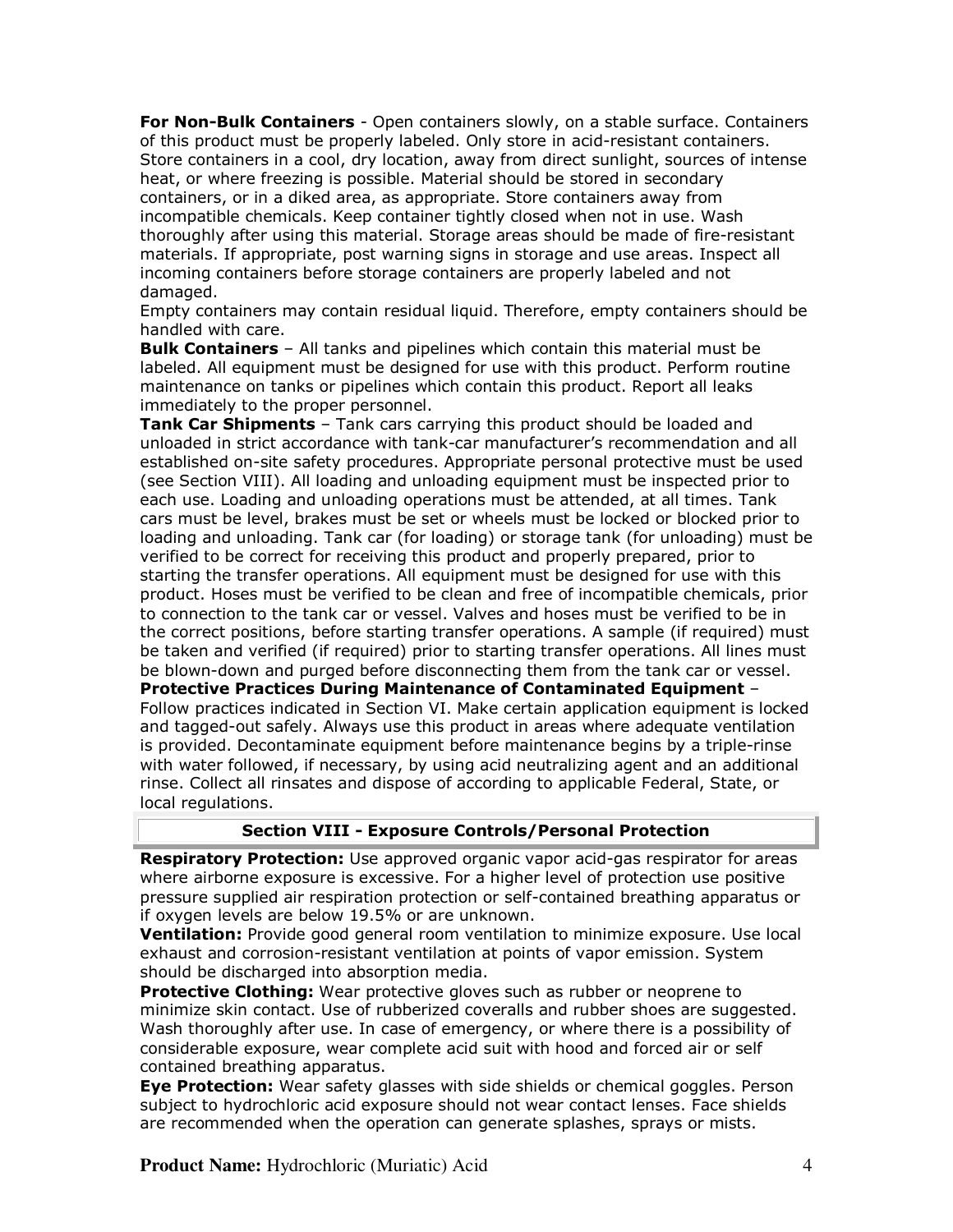**Other Protective Clothing or Equipment:** Eye wash and safety shower should be in close proximity.

**Work/Hygienic Practices:** All employees who handle this product should wash their hands before eating, drinking, smoking, or using toilet facilities. Do NOT place food, coffee or other drinks in the area where dusting or splashing of solutions is possible.

| <b>Section IX - Physical and Chemical Properties</b> |                                                                                  |  |  |
|------------------------------------------------------|----------------------------------------------------------------------------------|--|--|
| <b>Physical State: Liquid</b>                        | <b>pH:</b> $< 1.0$                                                               |  |  |
|                                                      | Melting Point/Range: -74°C; -101°F Boiling Point/Range: 101-103°C; 214-<br>217°F |  |  |
| pungent, irritating odor.                            | Appearance/Color/Odor: Clear, odorless to slightly yellow liquid with a sharp,   |  |  |

**Specific Gravity (Water=1):** 1.16 **Molecular Weight:** 36.46

**Solubility in Water:** Complete **Vapor Pressure (mmHg):** 20 @ 20°C **Vapor Density (Air=1):** 1.27 **% Volatiles (by volume):** 100

Density (lb/gal@15.6°C): 9.67

**How to detect this compound:** Litmus paper will turn red upon contact with even low concentrations of this solution.

# **Section X - Stability and Reactivity**

**Stability:** Stable **Hazardous Polymerization:** Will not occur

**Conditions to Avoid:** Heat or fire, runoff to sewer, inhalation of gas, sparks where hydrogen may be present.

**Materials to Avoid:** Contact with metals and strong oxidizers. Reacts exothermically with alkalis, metal oxides, amines, active metals carbonates, and sulfides. Reacts with oxidizers to give chlorine gas. Reacts with cyanides to give hydrogen cyanide gas. Reacts with sulfides to give hydrogen sulfide gas. Reacts with formaldehyde to give bischloromethyl ether (an OSHA regulated carcinogen). Reacts with amines to form ammonia. Reacts with carbonates to form carbon dioxide. Other materials to avoid are: Bases, acetic anhydride, alkali metals, aluminum, copper, copper alloys, fluorine, iron, sodium hydroxide, steel, sulfites, sulfuric acid, vinyl acetate, zinc, potassium permanganate, cesium acetylene carbide, rubidium acetylene carbide, rubidium carbide, sodium, chlorosulfonic acid, oleum carbonates, perchloric acid, calcium phosphide, metal oxides, acetates, cesium carbide, betapropiolactone, ethyleneimine, propylene oxide, lithium silicides, alcohols + hydrogen cyanide, 2-aminoethanol, ammonium hydroxide, calcium carbide, 1,1 difluoroethylene, ethylene diamine, magnesium boride, mercuric sulfate, silver perchlorate + carbon tetrachloride, formaldehyde, uranium phosphide.

**Hazardous Decomposition Products:** Flammable hydrogen gas can be produced by the reaction with most metals. Chlorine will be released by mixing with strong oxidizers. Hydrogen chloride, carbon monoxide, carbon dioxide. When heated to decomposition, emits toxic hydrogen chloride fumes and will react with water or steam to produce heat and toxic and corrosive fumes. Thermal oxidative decomposition produces toxic chlorine fumes and explosive hydrogen gas.

## **Section XI - Toxicological Information**

LD50 (rabbit): 900 mg/kg. @ 100% HCl. LD50 (rat): 3124 ppm/1 hour @ 100% HCl. LC50 (inhalation, mouse) =  $1108$  ppm/1 hr.